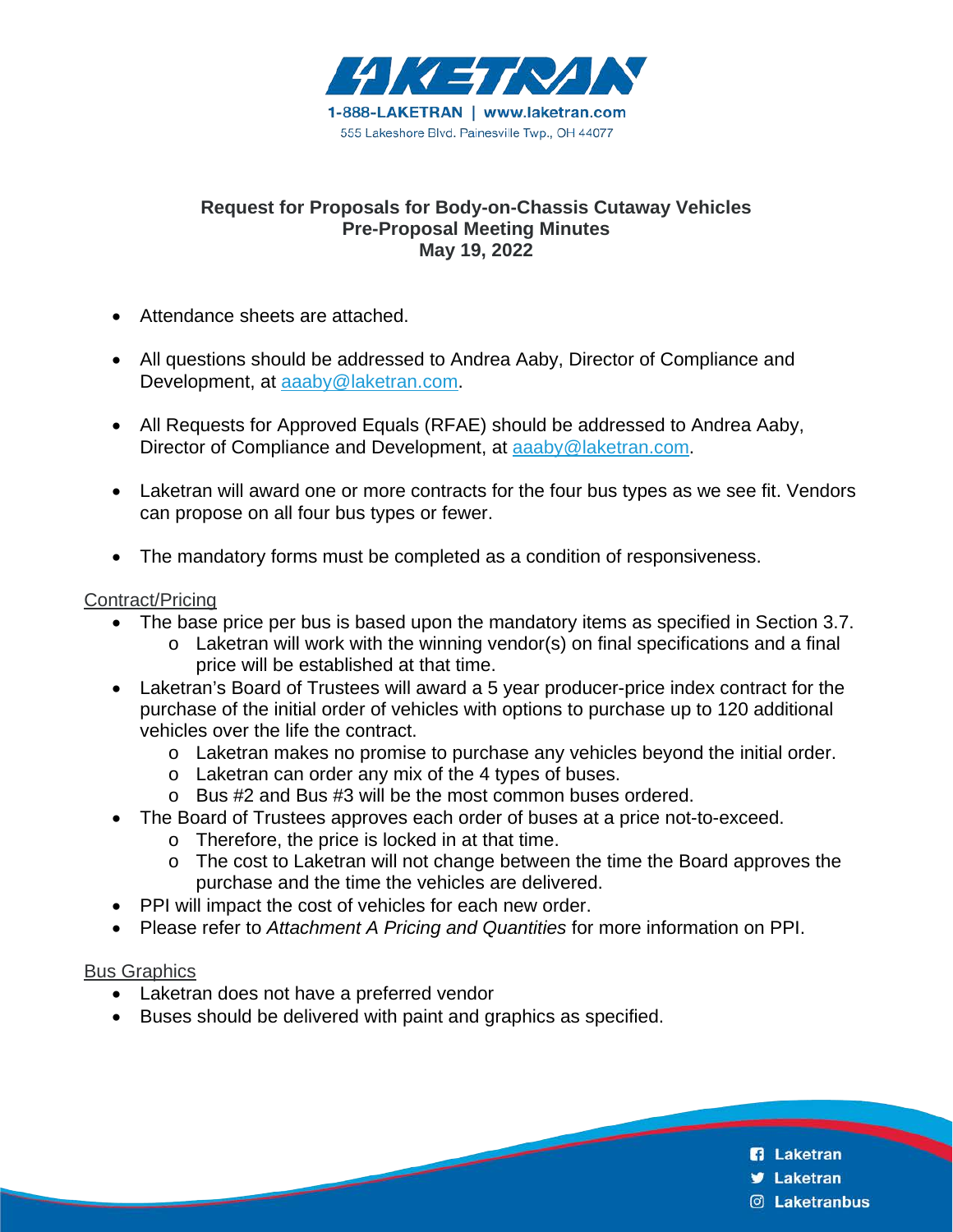

|                                                  | Number of<br><b>Passengers</b>       | <b>Number of Wheelchair</b><br><b>Positions</b> |
|--------------------------------------------------|--------------------------------------|-------------------------------------------------|
| Bus #1 - Fixed Route Capable Low Floor Cutaway   | Current low floor is<br>14 passenger |                                                 |
| Bus #2 - Traditional Dial-a-Ride Propane Powered | 10                                   | 5 positions                                     |
| Bus #3 – Narrow Body Single or Dual Rear Wheel   | 8                                    | 3 positions                                     |
| Bus #4 – Simple Dial-a-Ride Gasoline Powered     |                                      | 5 positions                                     |

#### Bus Inspection

- Buses will be delivered on June 13th and will remain on site for the whole week and picked up on June 17th.
	- o If a dealer needs to request different accommodations to this schedule, you must contact [aaaby@laketran.com.](mailto:aaaby@laketran.com)
- Laketran Mechanics will evaluate buses for quality craftsmanship and construction.
	- o Attached is the Mechanics Inspection form.
- A dealer representative is not required to be onsite for the inspection.
- A dealer need not submit every model for inspection. Overall quality and craftsmanship is not expected to very significantly from model to model.
- The vehicle provided for inspection can be new or used at the discretion of the dealer.

Electronics Cabinet

- Laketran does not specify the location of the cabinet in the vehicle. In Laketran's current fleet, the location of the electronics cabinet varies:
	- o Location of destination sign
	- o Behind the driver
- The purpose of the electronics cabinet is to store all the onboard peripheral technology such as hard drives for camera system, Cradlepoint, fluid management system, etc.
- If a dealer would like to see an example, you can arrange to visit Laketran with the Maintenance Department before June 3, 2022.
	- o Nick Borelli, Assistant Director of Vehicle Maintenance, [nborelli@laketran.com](mailto:nborelli@laketran.com)
	- o Keith Bare, Director of Maintenance, [kbare@laketran.com](mailto:kbare@laketran.com)
- The trade-in clause is there to cover Laketran in any event over the next five years. There are no trade-ins planned at this time.
	- **n** Laketran
	- **J** Laketran
	- **S** Laketranbus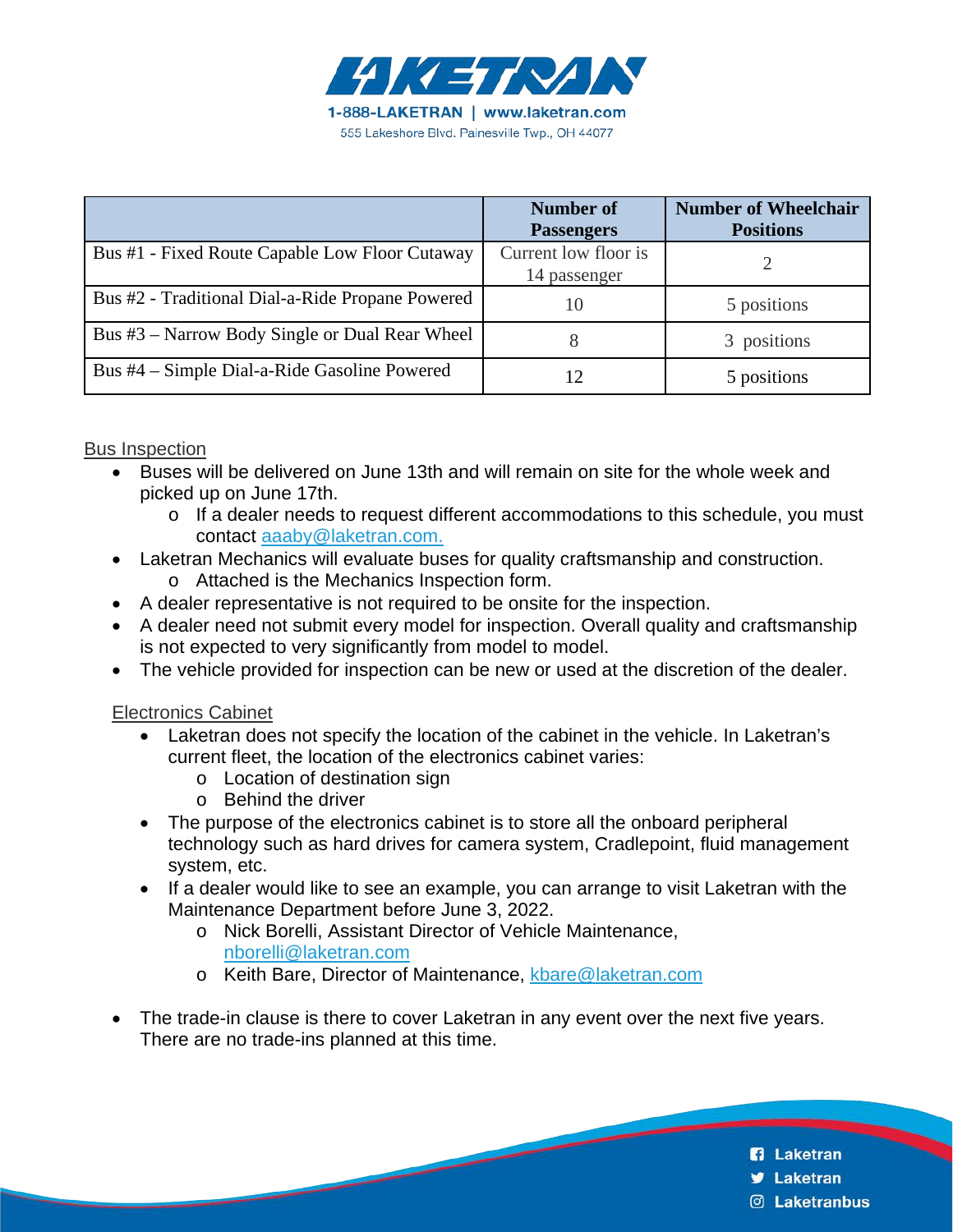

- Laketran does not anticipate different layouts for buses than the ones described in this procurement.
- Electric cutaways are not part of this procurement.
- Proposals should be submitted in hard copy with 4 copies and an electronic copy.
	- o The electronic copy is for administrative purposes and can be provided in a USB or directly emailed to [aaaby@laketran.com.](mailto:aaaby@laketran.com)
- The interview will provide the opportunity for the dealer and manufacturer to provide their sales pitch as to why their bus is the best bus for Laketran. The interview can include an opportunity for the dealer/manufacturer to tour the bus with Laketran and identify special features and answer questions.

- **R** Laketran
- **V** Laketran
- **<b>8** Laketranbus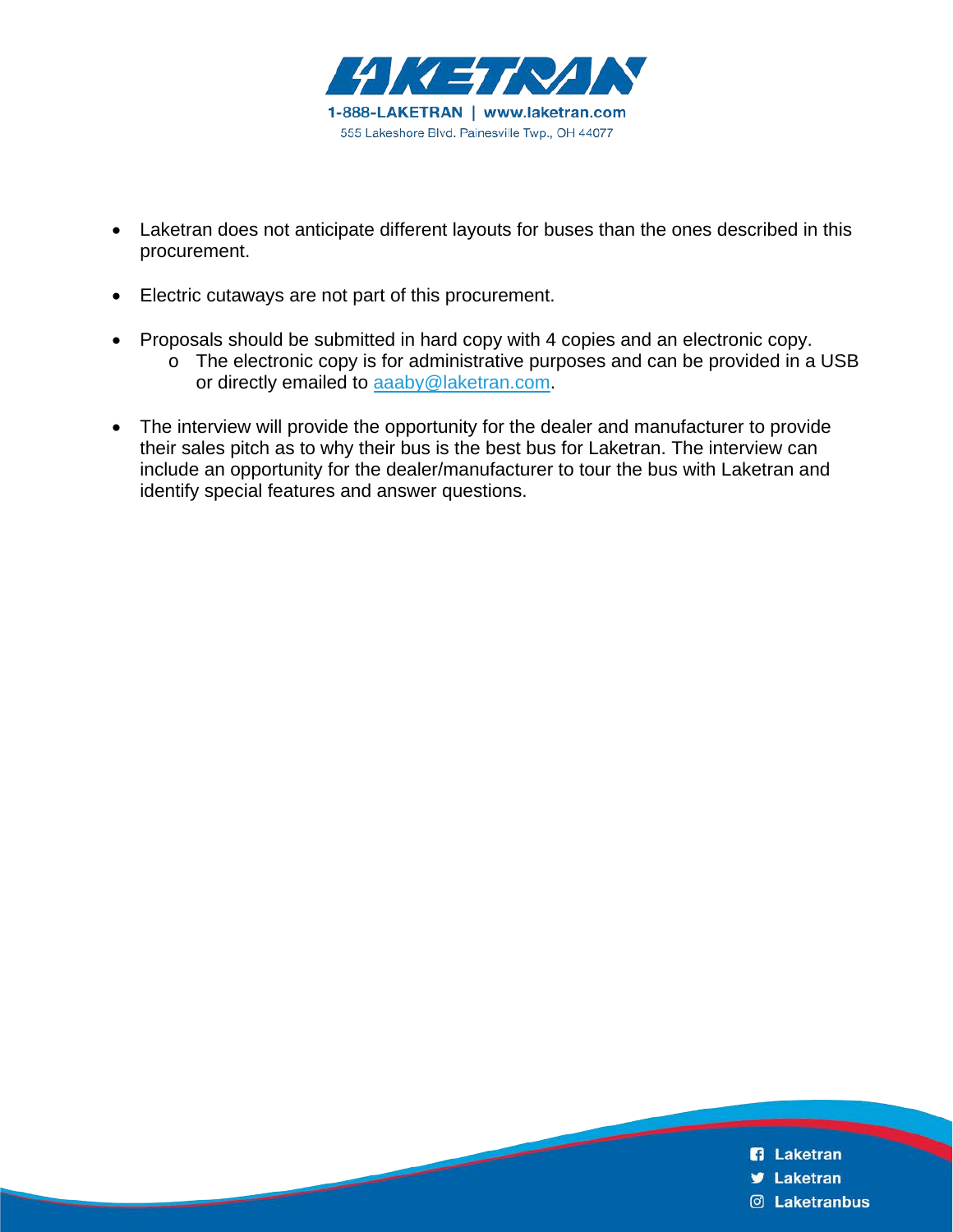

### **CUTAWAY PARATRANSIT VEHICLES** 5/19/2022

## **Print Information or Attach Business Card**

| Company                  |                                                                                               |
|--------------------------|-----------------------------------------------------------------------------------------------|
| Attendee's<br>Name/Title | <b>ANDREA AABY</b><br>Director of Compliance & Development<br>aaaby@laketran.com              |
| <b>Address</b>           |                                                                                               |
| City,<br>State,<br>Zip   | FAX (440) 354-4202<br>DIRECT (440) 350-1022<br>555 Lakeshore Blvd. Painesville Twp., OH 44077 |
| Phone                    | 1-888-LAKETRAN   www.laketran.com                                                             |
| E-mail                   |                                                                                               |
|                          |                                                                                               |
| Company                  |                                                                                               |
| Attendee's<br>Name/Title | <b>KEITH BARE</b>                                                                             |
| <b>Address</b>           | Director of Maintenance<br>kbare@laketran.com                                                 |
| City,<br>State,<br>Zip   | DIRECT (440) 350-1036                                                                         |
| Phone                    | FAX (440) 354-4202<br>555 Lakeshore Blvd. Painesville Twp., OH 44077                          |
| E-mail                   | 1-888-LAKETRAN   www.laketran.com                                                             |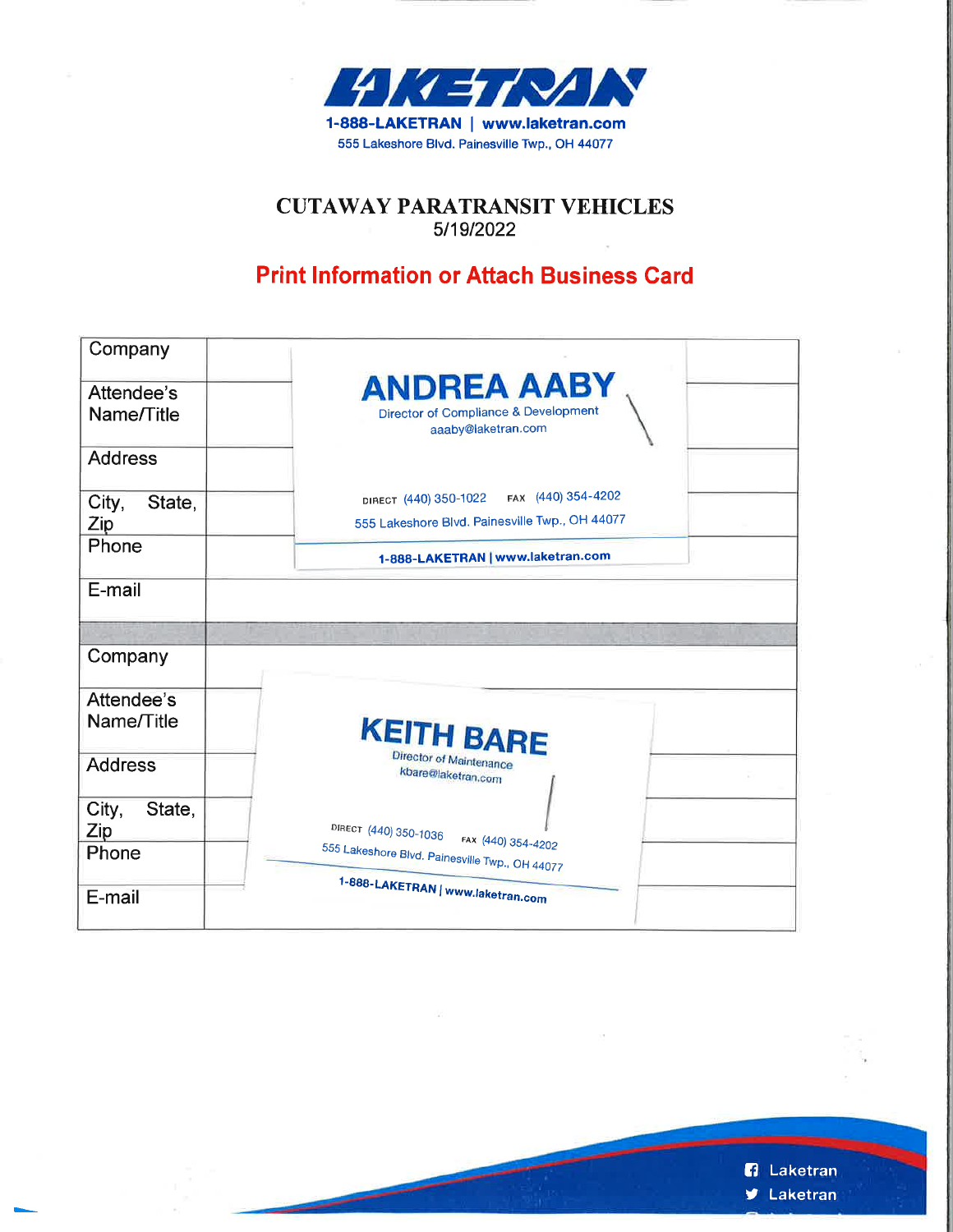

#### **CUTAWAY PARATRANSIT VEHICLES** 5/19/2022 i.

### **Print Information or Attach Business Card**

| Company                  |                                                                           |
|--------------------------|---------------------------------------------------------------------------|
|                          |                                                                           |
| Attendee's<br>Name/Title | <b>MATT MAIER</b><br><b>Director of Operations</b><br>mmaier@laketran.com |
| <b>Address</b>           |                                                                           |
| City,<br>State,          | FAX (440) 350-1043<br>DIRECT (440) 350-1009                               |
| Zip                      | 555 Lakeshore Blvd. Painesville Twp., OH 44077                            |
| Phone                    | 1-888-LAKETRAN   www.laketran.com                                         |
| E-mail                   |                                                                           |
|                          |                                                                           |
| Company                  |                                                                           |
| Attendee's               |                                                                           |
| Name/Title               |                                                                           |
| <b>Address</b>           |                                                                           |
| City,<br>State,<br>Zip   |                                                                           |
| Phone                    |                                                                           |
| E-mail                   |                                                                           |

ŵ.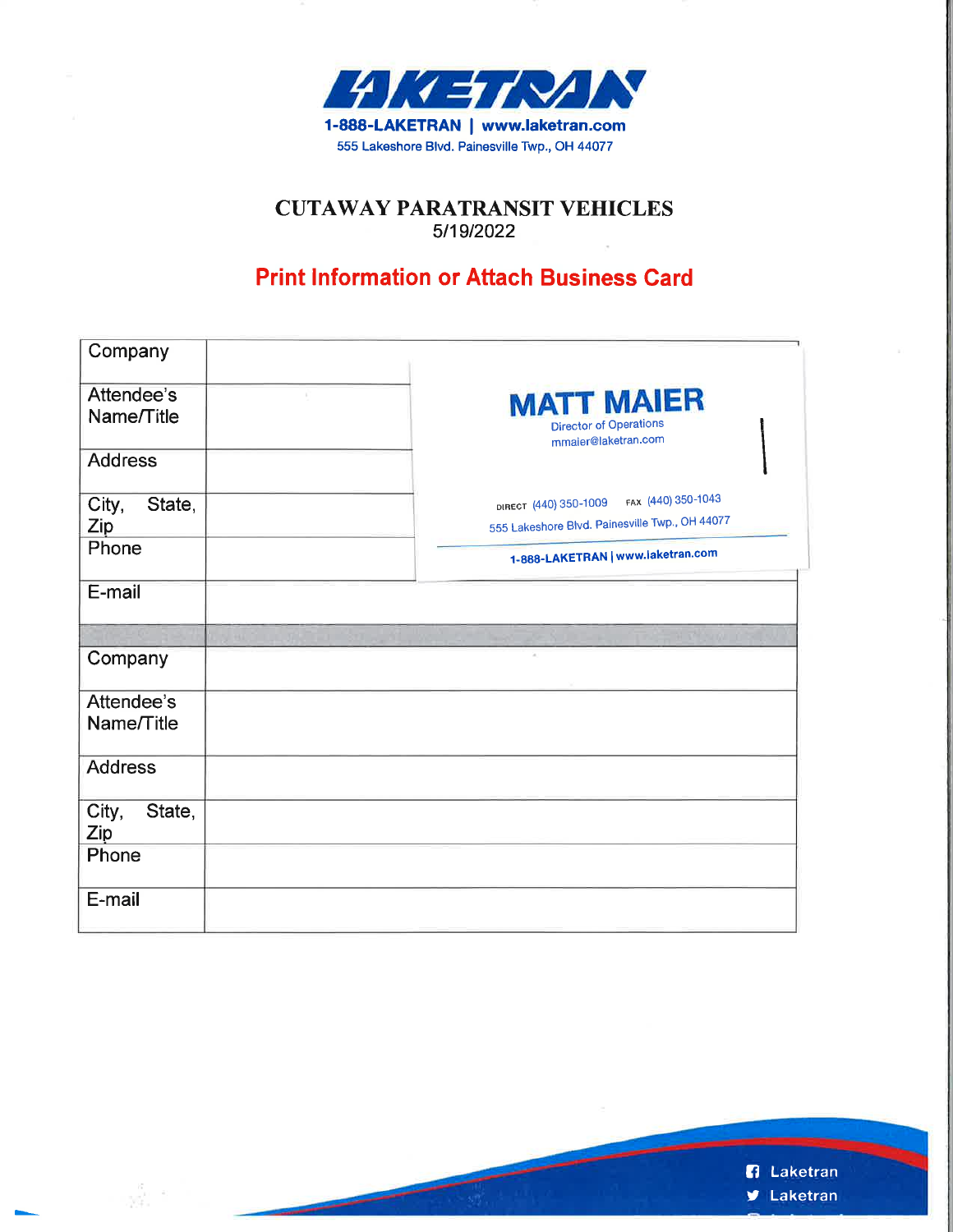

*TPARATRANSIT VEHICLES* 5/19/2022

## **Print Information or Attach Business Card**

| Company                  | Coach: Equipment |
|--------------------------|------------------|
| Attendee's<br>Name/Title |                  |
| <b>Address</b>           |                  |
| City,<br>State,<br>Zip   |                  |
| Phone                    |                  |
| E-mail                   |                  |
|                          |                  |
| Company                  |                  |
| Attendee's               |                  |
| Name/Title               |                  |
| <b>Address</b>           |                  |
| City,<br>State,<br>Zip   |                  |
| Phone                    |                  |
| E-mail                   |                  |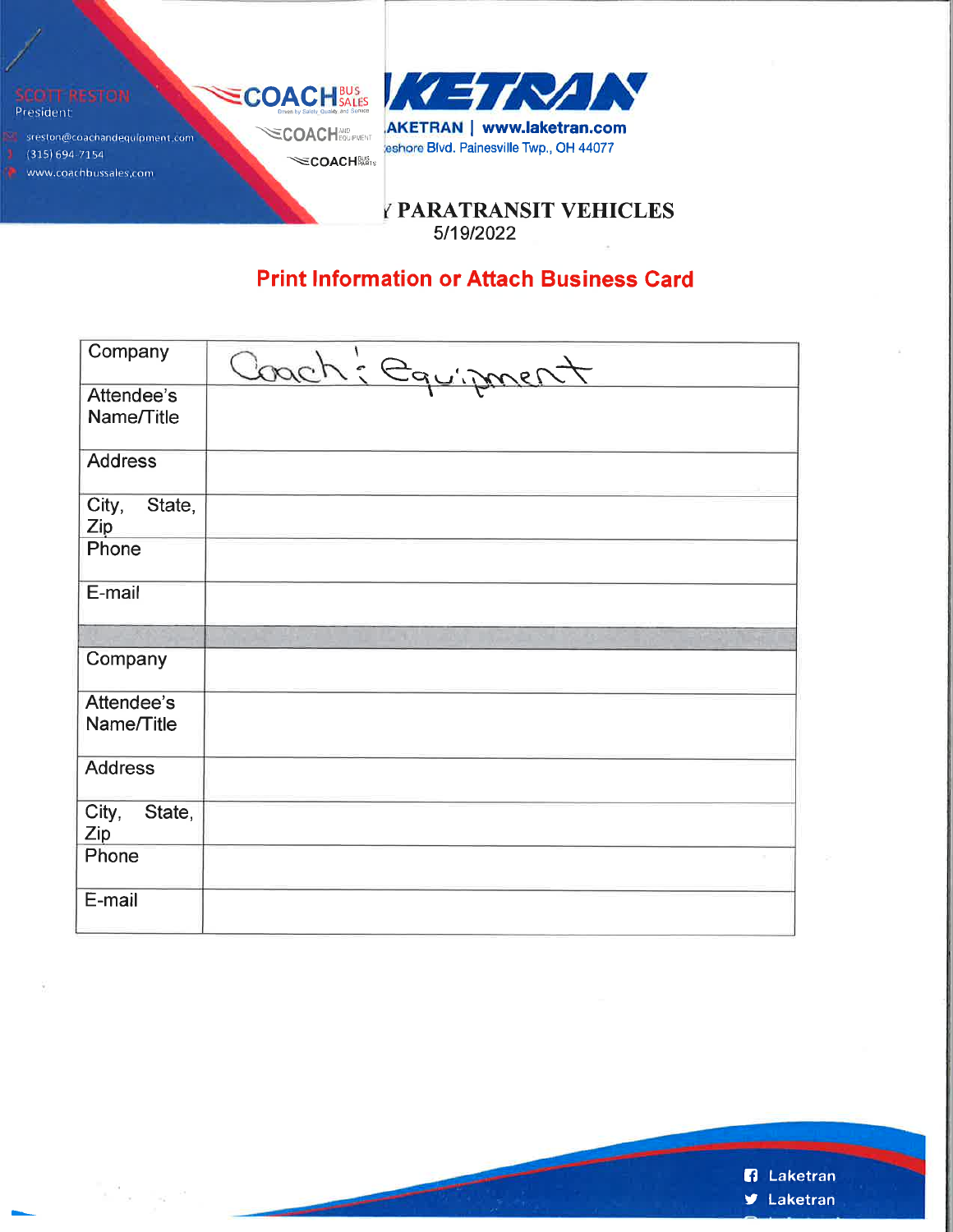

**PARATRANSIT VEHICLES** 5/19/2022

## **Print Information or Attach Business Card**

| Company                |             |
|------------------------|-------------|
| Attendee's             |             |
| Name/Title             |             |
| <b>Address</b>         |             |
| State,<br>City,<br>Zip |             |
| Phone                  |             |
| E-mail                 |             |
|                        | <b>TIME</b> |
| Company                |             |
| Attendee's             |             |
| Name/Title             |             |
| <b>Address</b>         |             |
| City,<br>State,<br>Zip |             |
| Phone                  |             |
| E-mail                 |             |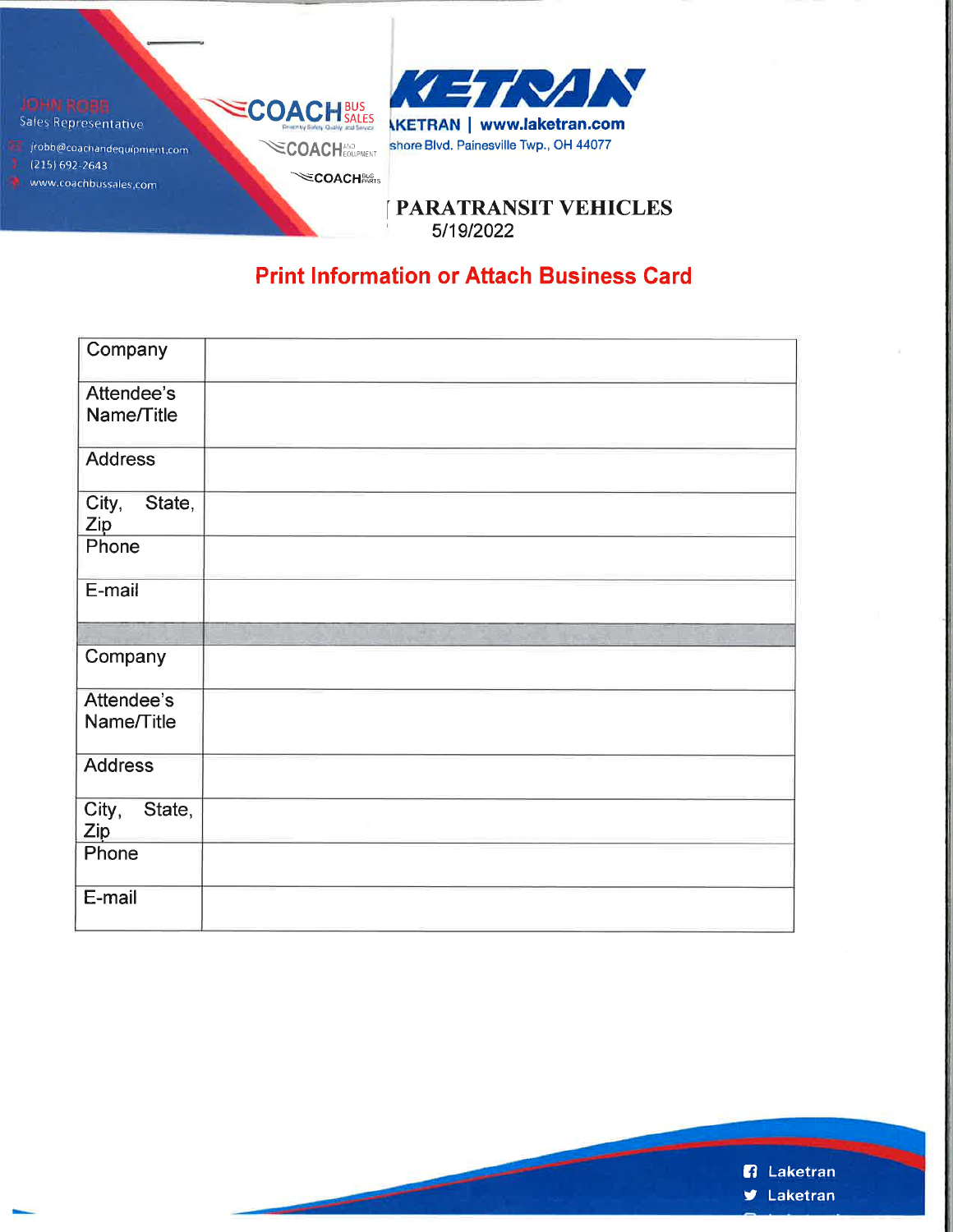

**Government & Green Solutions** Direct: 419,720,7482

Cell: 440,653,0193 btaseff@tescobus.com



**PARATRANSIT VEHICLES** 5/19/2022

## **Print Information or Attach Business Card**

**TESCOBUS.COM** 

| Company                |                              |
|------------------------|------------------------------|
|                        | 7esco                        |
| Attendee's             |                              |
| Name/Title             | Blair Taseff General MAMAger |
| <b>Address</b>         | $6401$ Separan Rd.           |
| City, State,<br>Zip    |                              |
| Phone                  | Okegon OHio 44028            |
| E-mail                 | BTASCHE @ TescoBus, CORL'    |
|                        |                              |
| Company                |                              |
| Attendee's             |                              |
| Name/Title             |                              |
| <b>Address</b>         |                              |
| City,<br>State,<br>Zip |                              |
| Phone                  |                              |
| E-mail                 |                              |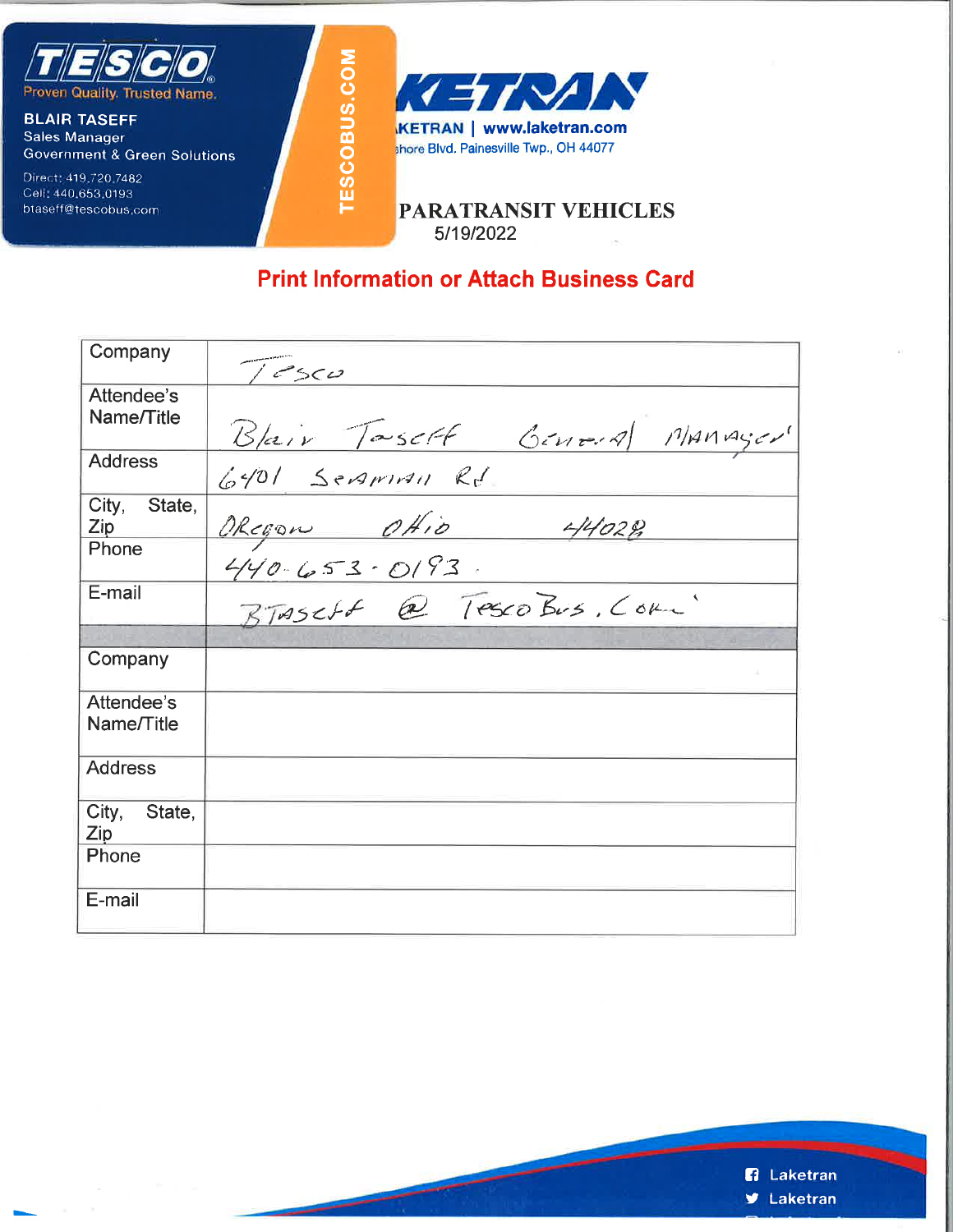From: Sent: To: Subject: Jeff Pappas <jpappas@tescobus.com> Thursday, May 19, 2022 10:01 AM Andrea Aaby Zoom call attendance

Andrea,

I am on the zoom call for the RFP pre-bid meeting.

Jeff

# Jeff Pappas

**Vice President** 



TESCO - Transportation Equipment Sales Corp. 419.720.7451 jpappas@tescobus.com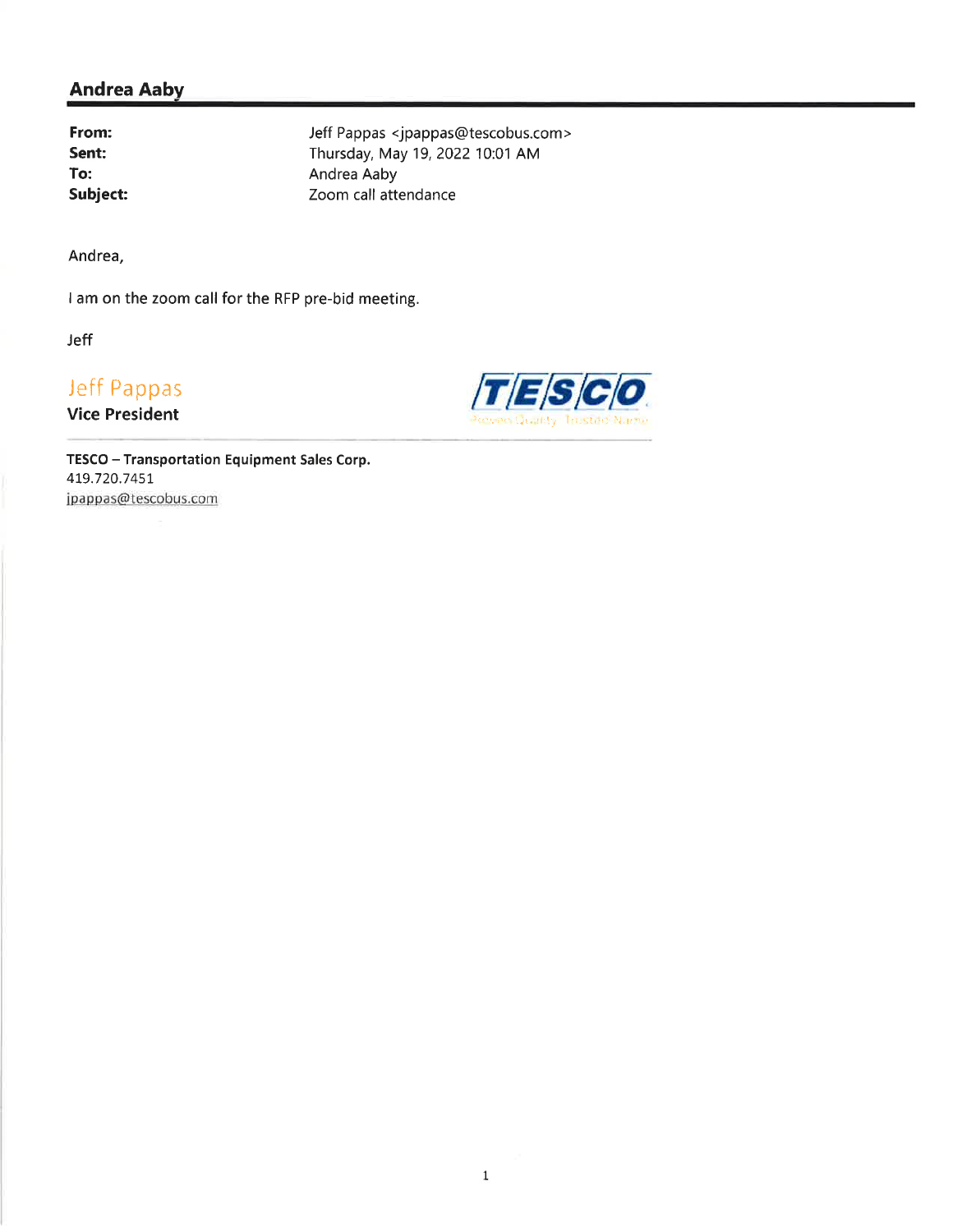From: Sent: To: Subject:

Dane Patterson < dane@buyabus.net> Thursday, May 19, 2022 10:00 AM Andrea Aaby Attendance

**DANE PATTERSON** Regional Account Manager Bus Service Inc. | Ohio's Starcraft Bus Dealer 3153 Lamb Ave. Columbus, OH 43219 P: 614-332-8546 | F: 614-471-8801 dane@buyabus.net | www.bussalesinc.com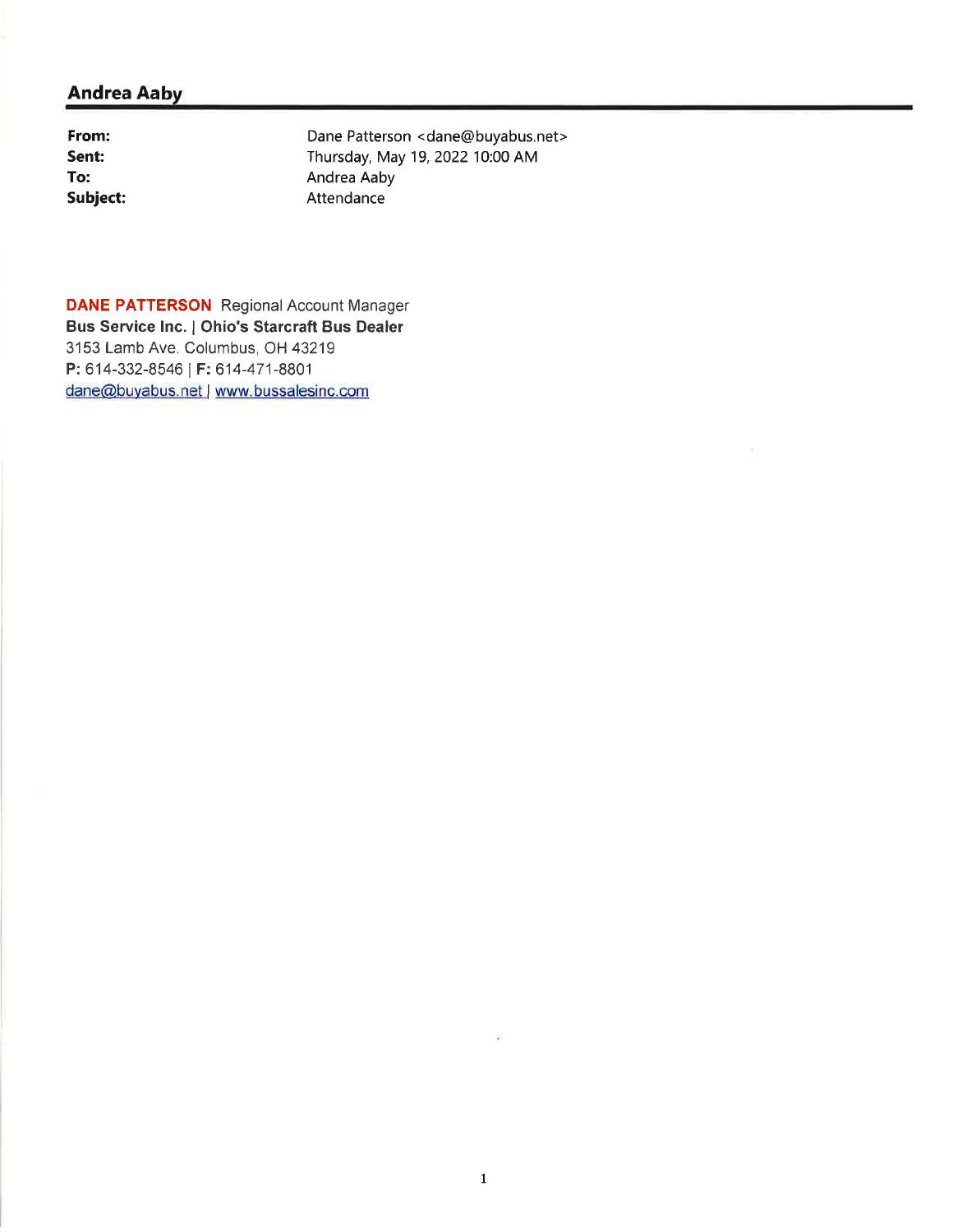From: Sent: To: Subject:

LaMond, Amanda <alamond@coachandequipment.com> Thursday, May 19, 2022 10:00 AM Andrea Aaby **Attendance Confirmation** 

Good morning,

Just writing to confirm that I am in attendance.

### Mandi LaMond

Bid Coordinator & Parts Sales | Coach & Equipment Bus Sales, Inc. (315) 536-2321 ext. 7518 | alamond@coachandequipment.com PO Box 36, 130 Horizon Park Drive, Penn Yan, NY 14527 www.coachbusparts.com | www.coachandequipment.com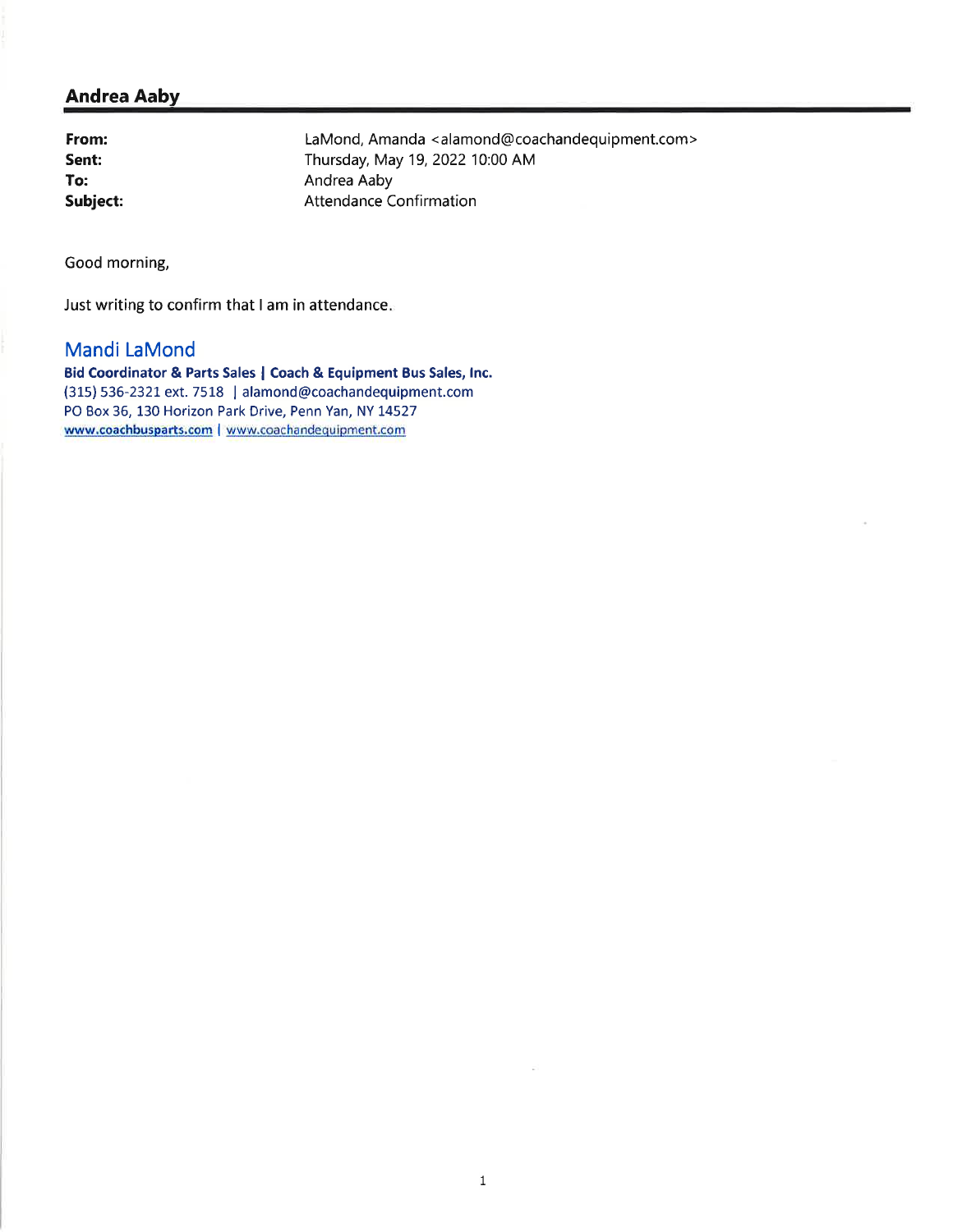From: Sent: To: Subject: Adam Prestifilippo <adam@buyabus.net> Thursday, May 19, 2022 10:02 AM Andrea Aaby Pre-Bid Meeting

I am in attendance for the pre-bid meeting this morning on Zoom.

**ADAM PRESTIFILIPPO National Sales Manager BSI** P: 614-471-2877 www.buyabus.net **SSI**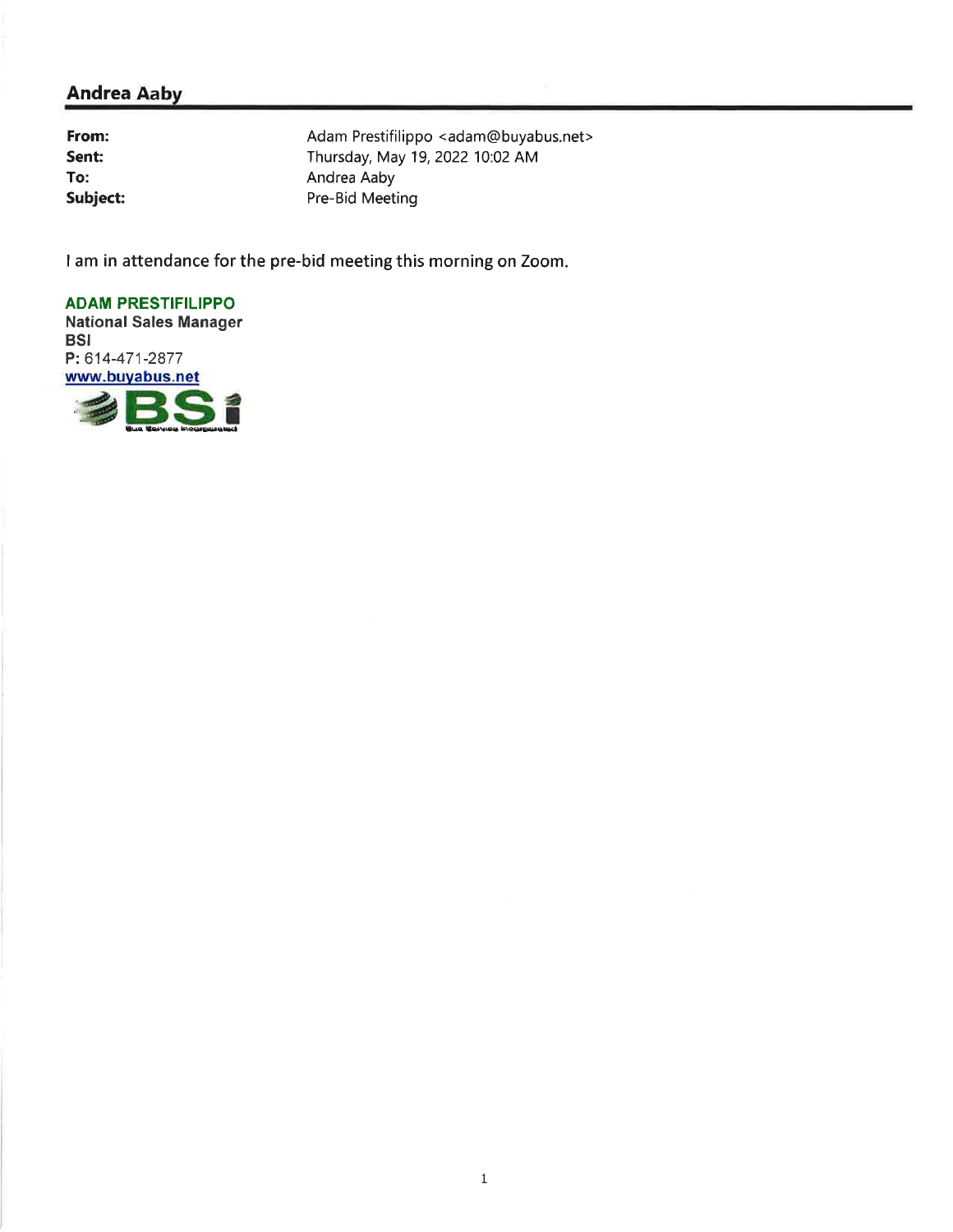| From:    | Mark Ryan <wrcoach@earthlink.net></wrcoach@earthlink.net> |
|----------|-----------------------------------------------------------|
| Sent:    | Thursday, May 19, 2022 10:04 AM                           |
| To:      | Andrea Aaby                                               |
| Subject: | RE: RFP BODY-ON-CHASSIS CUTAWAY VEHICLES                  |

Hi Andrea  $-1$  am here in the zoom meeting.

Mark Ryan Western Reserve Coach Sales, Inc. BusPro1.com 330-221-2743

From: Andrea Aaby Sent: Tuesday, May 17, 2022 9:09 AM To: Andrea Aaby Subject: FW: RFP BODY-ON-CHASSIS CUTAWAY VEHICLES

Hello All.

Just a friendly reminder about the Pre-Proposal Meeting on Thursday May 19<sup>th</sup> at 10:00am. You can join us in person at Laketran or via Zoom.

**Andrea Aaby** | Director of Compliance & Development Direct (440) 350-1022

From: Andrea Aaby Sent: Monday, May 2, 2022 8:10 AM To: Andrea Aaby <aaaby@laketran.com> Subject: RFP BODY-ON-CHASSIS CUTAWAY VEHICLES

#### **REQUEST FOR PROPOSALS**

Sealed proposals will be received by LAKETRAN for the following good(s) and/or service(s) until the respective deadline(s) as shown:

#### Project: BODY-ON-CHASSIS CUTAWAY VEHICLES

#### Proposal Due: June 13, 2022 at 12:00 p.m.

The Request for Proposal (RFP) is attached.

Pre-Proposal Meeting will be held on May 19, 2022 at 10:00am at Laketran Headquarters located at 555 Lakeshore Blvd., Painesville Twp., OH 44077 or proposers can log into Zoom https://us02web.zoom.us/j/87007625998 use Meeting ID: 870 0762 5998. Or call in: +16465588656,,87007625998#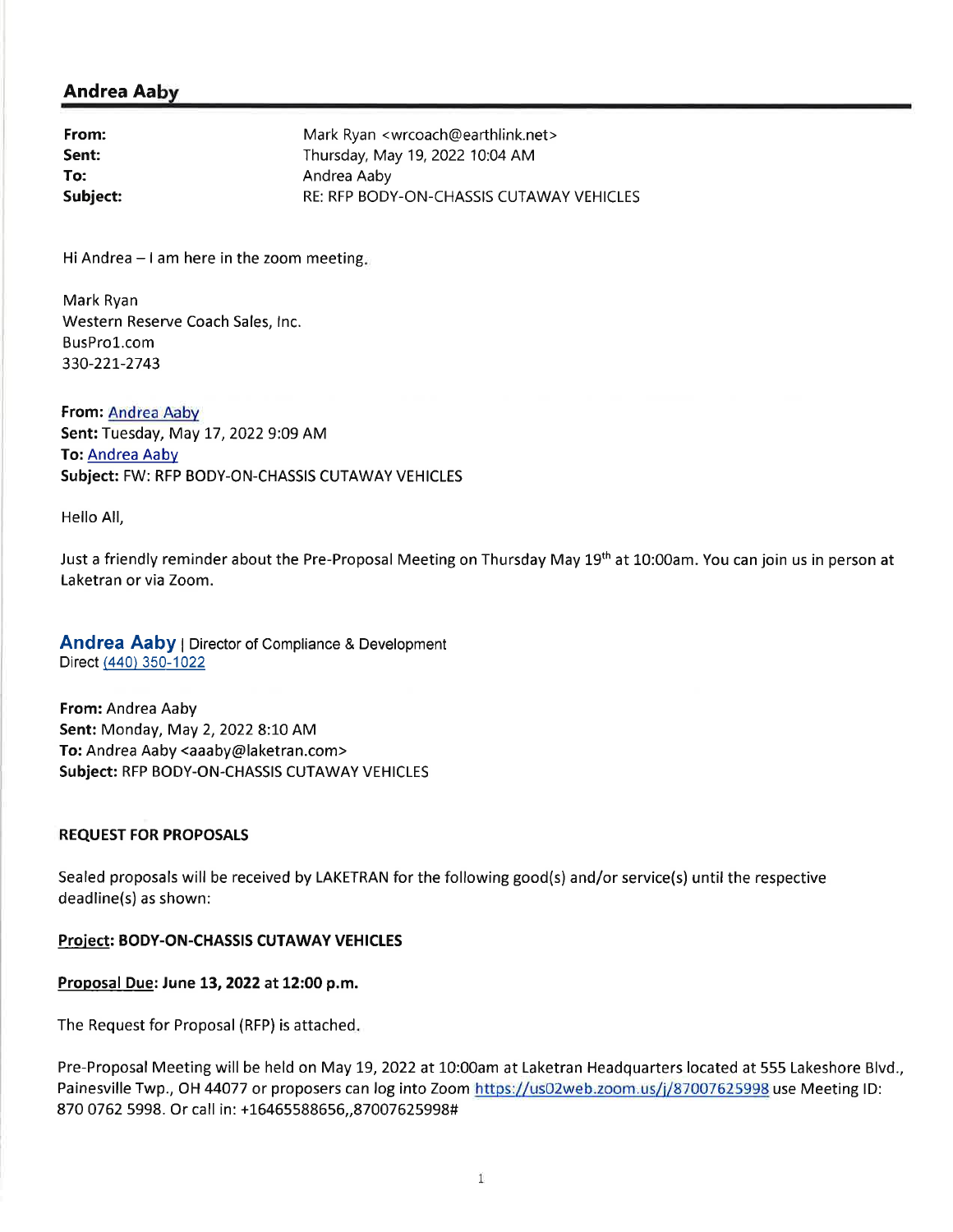From: Sent: To: Subject:

Shepard, TJ <tshepard@coachandequipment.com> Thursday, May 19, 2022 10:20 AM Andrea Aaby Pre-bid Attendence

Per chat request

### **Tj Shepard**

Vice President | Coach & Equipment MFG. Corp

(315) 536-2321 ext. 7517 | www.coachandequipment.com PO Box 36, 130 Horizon Park Drive, Penn Yan, NY 14527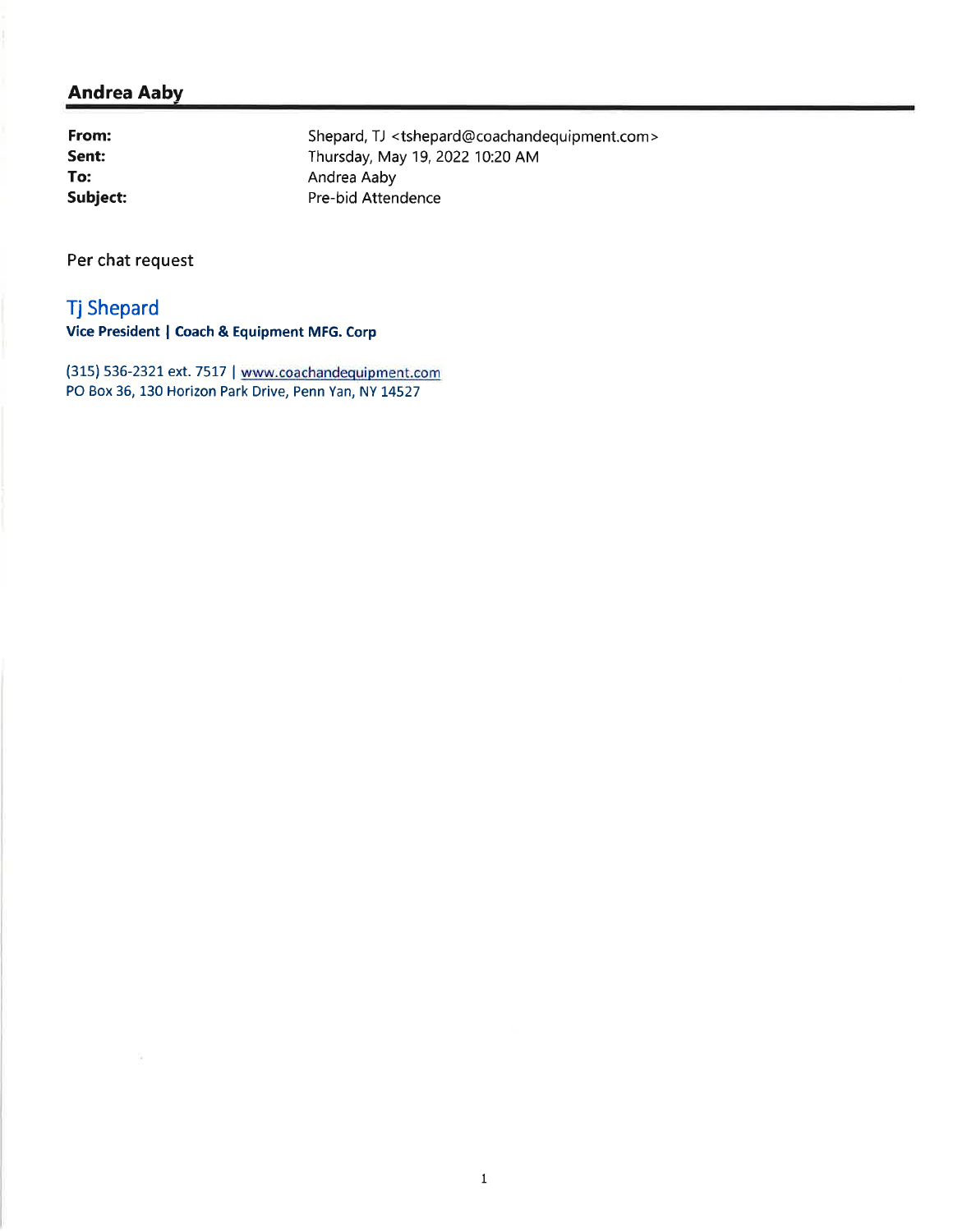| From:    | Dan Flynn < dflynn@arbocsv.com> |
|----------|---------------------------------|
| Sent:    | Thursday, May 19, 2022 2:22 PM  |
| To:      | Andrea Aaby                     |
| Cc:      | June Van Nevel                  |
| Subject: | Follow up to Zoom Call          |

Andrea,

Thank you for hosting the Zoom meeting this morning.

Please add June Van Nevel and I to the follow up notes list for today's Zoom call.

Kind Regards,

**Dan Flynn**  *Regional Sales Manager*  ARBOC Specialty Vehicles, LLC

**P:** 574.825.6474 **C:** 574.312.0669 dflynn@ARBOCsv.com



CONFIDENTIALITY STATEMENT: This communication (and any and all information or material transmitted with this communication) is confidential, may be privileged and is intended only for the use of the intended recipient. If you are not the intended recipient, any review, retransmission, circulation, distribution, reproduction, conversion to hard copy, copying or other use of this communication, information or material is strictly prohibited. If you received this communication in error or if it is forwarded to you without the express authorization of NFI Group Inc. or New Flyer, please notify us immediately by telephone or by return email and permanently delete the communication, information and material from any computer, disk drive, diskette or other storage device or media. Thank you.

 $\&$  Please consider the environment before printing this e-mail.